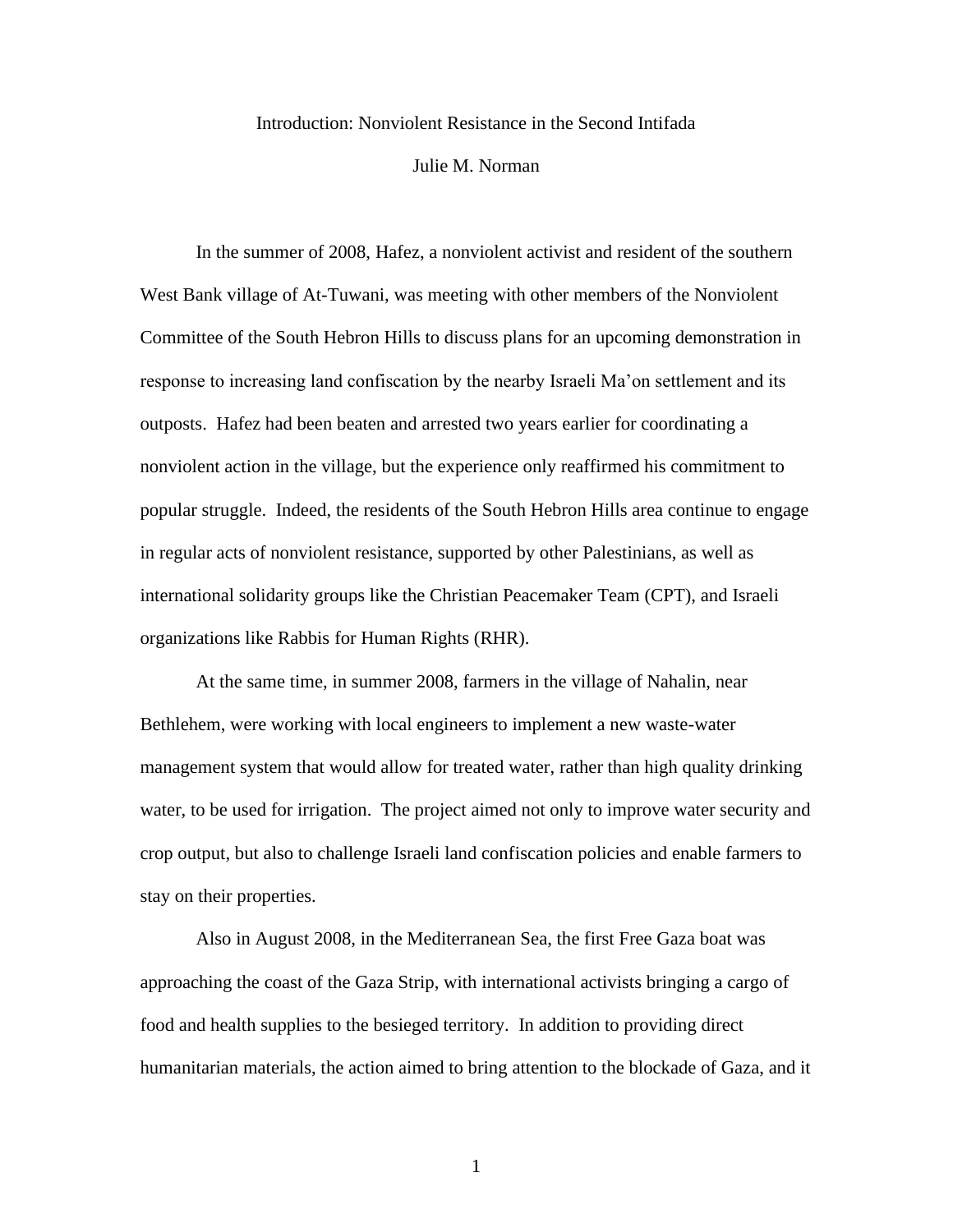was subsequently followed by other missions. Meanwhile, within Israel, the Israeli human rights organization Gisha was bringing a case to the Israeli Supreme Court regarding the restrictions on fuel restrictions to Gaza that were hindering the operation of hospitals, water treatment plants, and public transportation.

Nonviolent initiatives such as those mentioned above were not limited to the summer of 2008, but rather were taking place throughout the second intifada, and are only increasing in what might now be considered the post-second-intifada years. However, since the start of the second intifada in 2000, these popular tactics were largely overshadowed by militant actions such as suicide bombings and rocket attacks. While studies on armed resistance are undoubtedly useful, it is imperative for theorists and practitioners alike to better understand the use of nonviolent resistance as a form of activism, and explore the potential of civil-based action as an alternative framework for popular struggle in Palestine.

In particular, it is important to examine the meanings of nonviolence for different actors, the rationale of using unarmed tactics, and the relative effectiveness of various nonviolent strategies. Indeed, as the examples above indicate, nonviolence takes many shapes, and actions that may be considered "nonviolent resistance" by some activists may not be considered either "nonviolent" and/or "resistance" by others. Broadening our conceptualization of nonviolence in this way presents opportunities and challenges for practitioners and scholars alike. On the one hand, expanding our notion of nonviolence may open up more spaces for activism and allow for more widespread participation that address different grievances in creative ways. On the other hand, extending the concept of nonviolence can also be controversial in grouping very distinct methods under one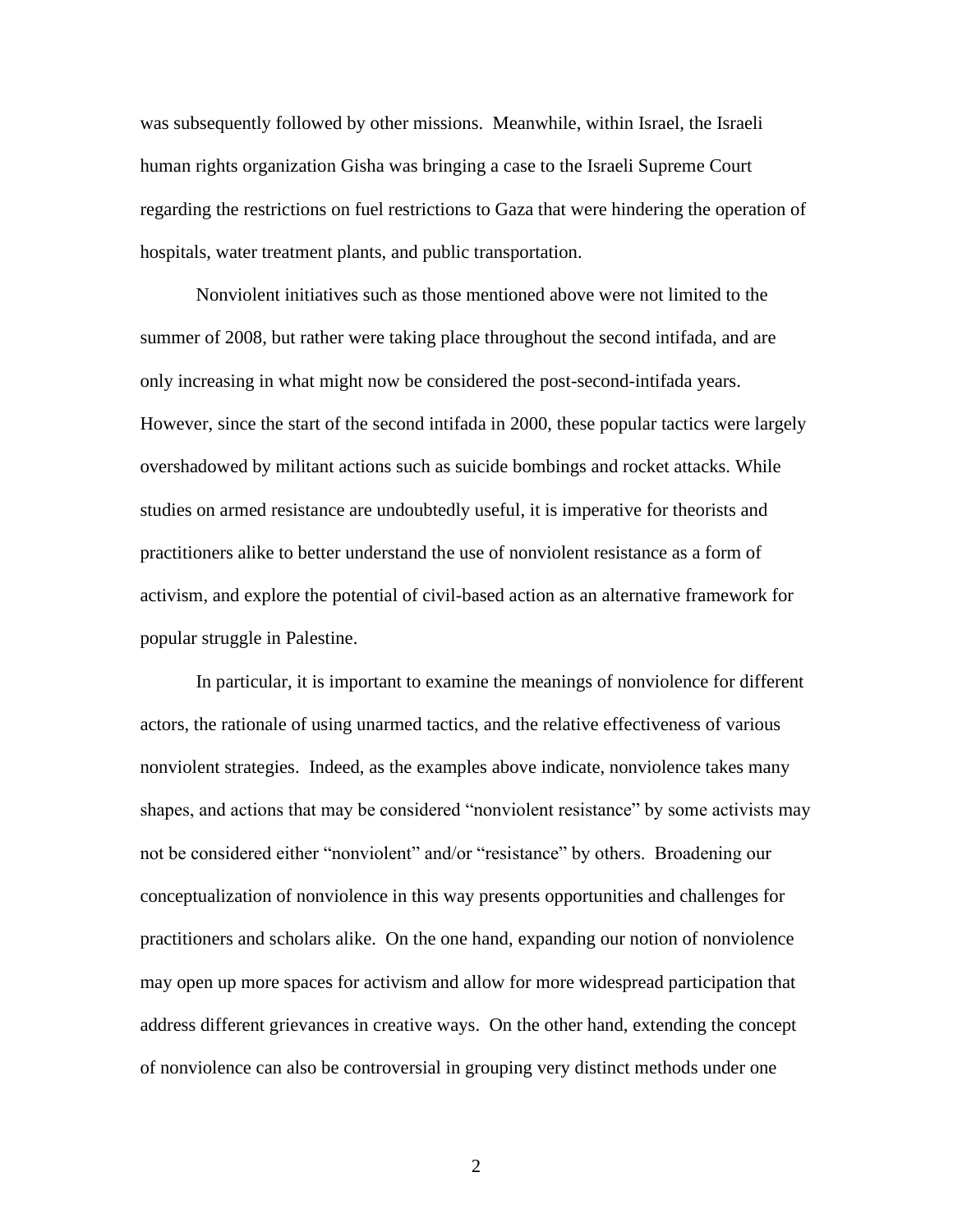umbrella, resulting in movement fragmentation as different activists and organizations seek to distinguish themselves from others.

In examining these issues, the contributors to this volume explore the following questions: How do individuals, organizations, and networks in Palestine participate in nonviolent resistance? How do solidarity organizations in Israel, the Middle East, and Western countries engage with Palestinian grassroots movements? How do local and international perceptions of "nonviolence" influence the dynamics of resistance movements? What alternative approaches to resistance exist beyond armed actions on the one hand and surface-level "peace-building" on the other? How do power dynamics among and between different groups affect understandings and applications of nonviolence? Scholars and activists in this volume draw on field research and direct experiences to examine the role of civil resistance in popular struggle in Palestine during and after the second intifada, focusing on how these struggles are interpreted, perceived, and acted upon by local and global actors.

Our aim is not to place normative value on some forms of resistance over others, but rather to bring attention to the breadth and complexity of nonviolence, which is often seen as a sort of "black box" of resistance. Thus, we are not focusing primarily on comparisons between "violent" and "nonviolent" methods, but rather aiming to unpack the concept of nonviolence to shed more light on the nuances and controversies entailed in that concept, in both theory and practice. Though concentrating on the Israeli-Palestinian context, we anticipate that these discussions will extend to conflict areas beyond Israel-Palestine as well, and we hope that this volume will encourage further studies into the complexities of nonviolence. From a critical theory perspective, we also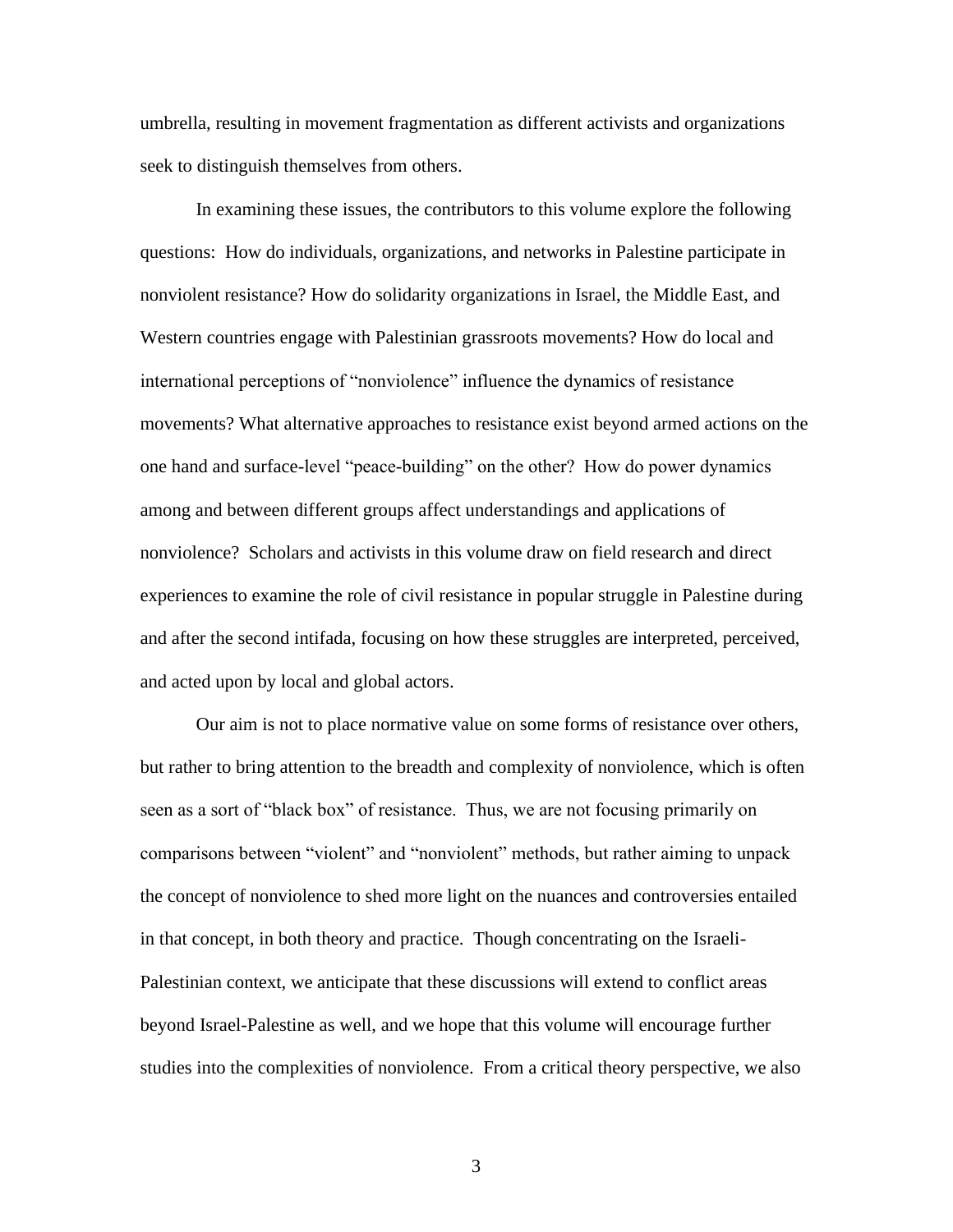hope that the volume will prompt more research into who defines nonviolence and "legitimate resistance" in different contexts, and how that influences the ways in which nonviolent resistance is manifest.

As the examples at the start of the chapter indicate, we recognize the need to expand the mainstream Western notion of nonviolence beyond traditional conceptions of direct action. In the case of Palestine-Israel in particular, familiar methods such as strikes, sit-ins, and demonstrations are not always feasible or effective, requiring different types of efforts from different actors. However, we broaden our definition of nonviolence with caution, suggesting that increasing the sphere of nonviolent methods demands being more attentive to the complexities that exist within the theory and practice of nonviolence. We return to this discussion in the concluding chapter of the volume. In this introductory chapter, we briefly discuss the concepts of nonviolence and resistance, inventory the types of popular resistance occurring in the West Bank during the second intifada, and provide an overview of the contributions included in the volume.

# **Nonviolent Resistance**

Although the term "nonviolence" has many meanings, the idea of strategic nonviolence, or nonviolent action, forms the foundation of the kinds of popular resistance discussed in this book. According to Gene Sharp, strategic nonviolence is based on the idea that "the exercise of power depends on the consent of the ruled who, by withdrawing that consent, can control and even destroy the power of their opponent."<sup>1</sup> From this viewpoint, it is believed that "governments depend on people, that power is pluralistic, and that political power is fragile because it depends on many groups for reinforcement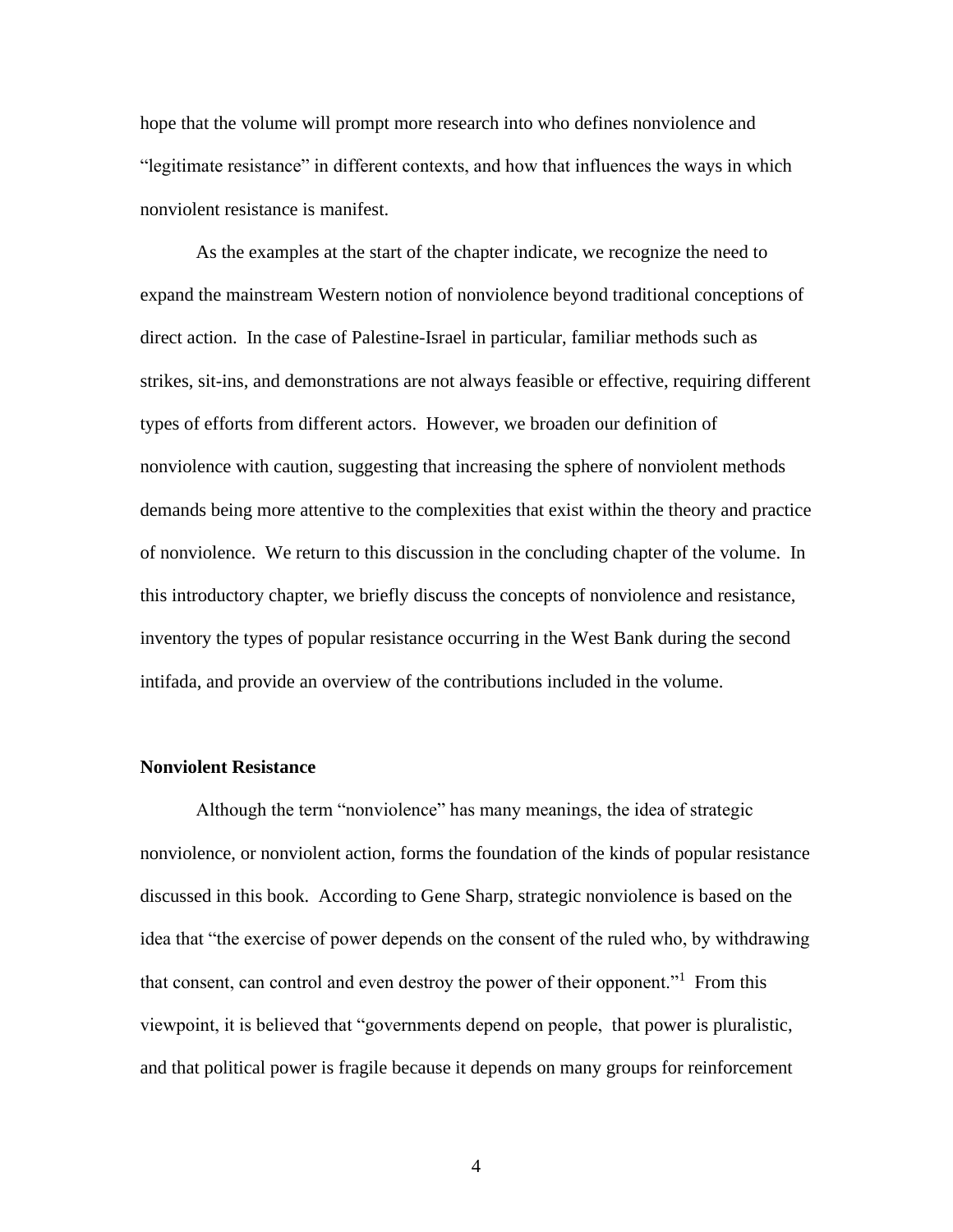of its power sources."<sup>2</sup> Thus, people can transform situations of oppression by withdrawing their consent through refusal of cooperation, withholding of help, and disobedience and defiance.<sup>3</sup>

Direct action refers to strategic nonviolent tactics that deliberately challenge the authority of the oppressor. Direct action is usually the most visible form of popular resistance and is the approach typically associated with civil resistance. Nonviolent direct actions can include acts of omission, when people refuse to perform acts that they are required to do by practice, custom, or law; acts of commission, when people perform acts that they are not usually expected or allowed to perform; or combinations of the two. Both acts of omission and acts of commission can be categorized in the areas of protest and persuasion, noncooperation, and intervention. <sup>4</sup>

Acts of protest and persuasion include public actions such as mass demonstrations, marches, and vigils; formal statements such as petitions, declarations, and public statements; symbolic acts such as displaying flags, colors, and symbols; and communicative acts such as hanging banners and posters, distributing newspapers and leaflets, and holding meetings and teach-ins. While often used strategically throughout nonviolent movements, acts of protest and persuasion usually emerge early in a struggle, and can function as tools for mobilization and consciousness-raising.

Protest and persuasion techniques have several objectives. First, actions of this nature seek to provide a signal to oppressive forces that the participants seriously object to certain policies or acts. Moreover, these actions serve to show the wider oppressed population that the opposition movement is challenging the oppressor, thus encouraging others to critically analyze their situation and, ultimately, work for change. Finally,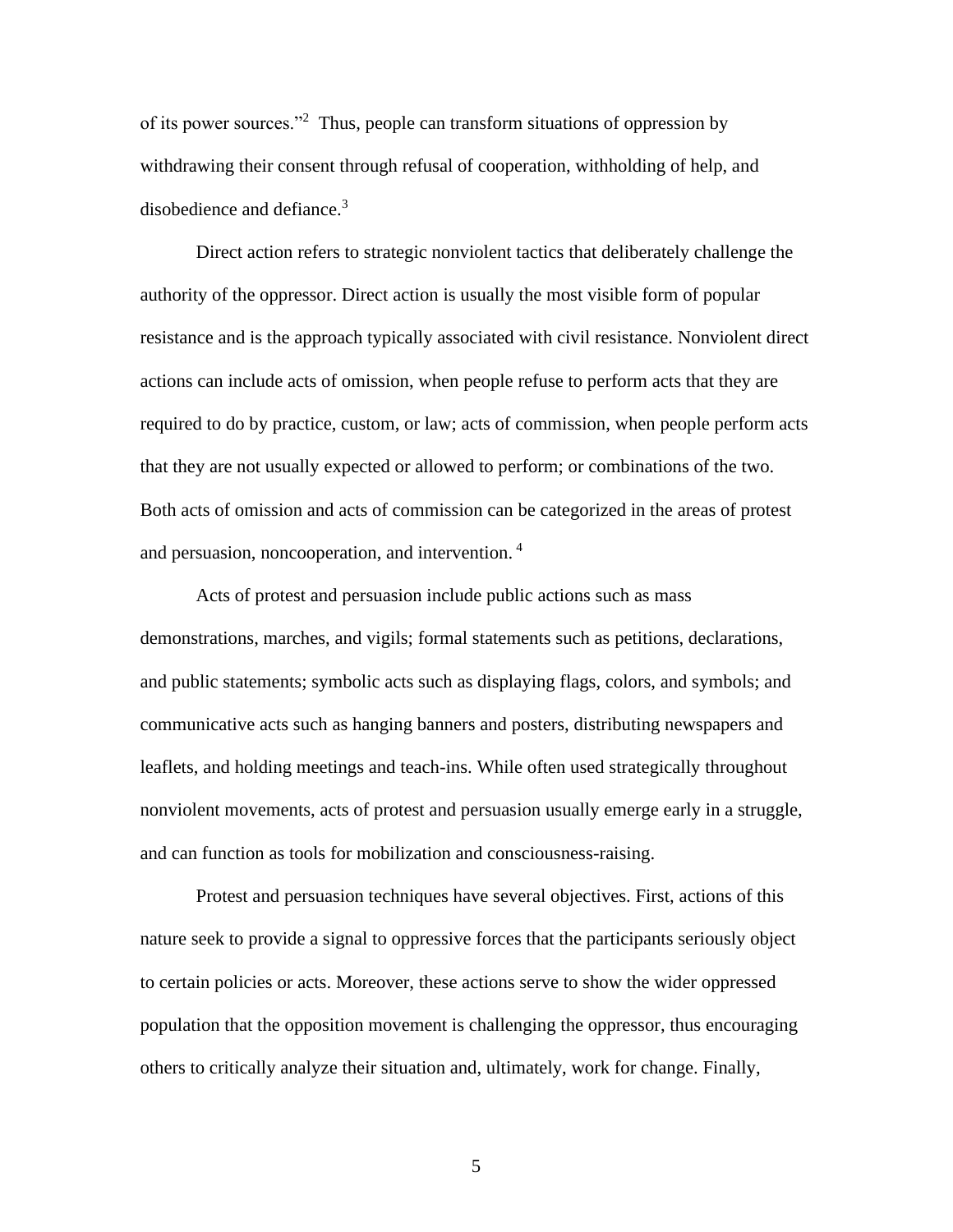persuasive actions can raise consciousness about the situation outside of the region, thus calling attention to the situation and increasing international solidarity. In these ways, protest and persuasion tactics serve as challenges to the oppressor on the one hand, and as appeals for local participation and external support on the other hand.<sup>5</sup> In the case of Palestine, regular Friday marches and demonstrations in protest of construction of the separation barrier illustrate this form of nonviolence, publicly voicing opposition to the barrier while also attracting local and international support.

Often considered the most powerful category of nonviolent tactics,<sup>6</sup> noncooperation includes acts of social, political, and economic noncooperation. Social noncooperation includes acts such as shunning and ostracism, suspension or boycott of social events, and disobeying social norms, thus marginalizing the oppressive community. Acts of economic noncooperation, including boycotts, strikes, and nonpayment of taxes, aim to impair the means available to a government to provide goods and services to its supporters, thus decreasing supporter loyalty. In addition, reducing government means can ultimately hinder its ability to carry out oppressive policies. While nearly all nonviolent acts are political to a degree, acts of political noncooperation refer specifically to actions that aim to reject the authority of the occupying power, such as withdrawal of political support, boycott of government bodies, and refusal to recognize government institutions.

The objective of noncooperation is to make it difficult for the government to function by withdrawing the people's consent to the occupying power. While impairing the oppressor, noncooperation can also increase solidarity within the community and strengthen civil society.<sup>7</sup> In the case of Palestine, acts of noncooperation such as strikes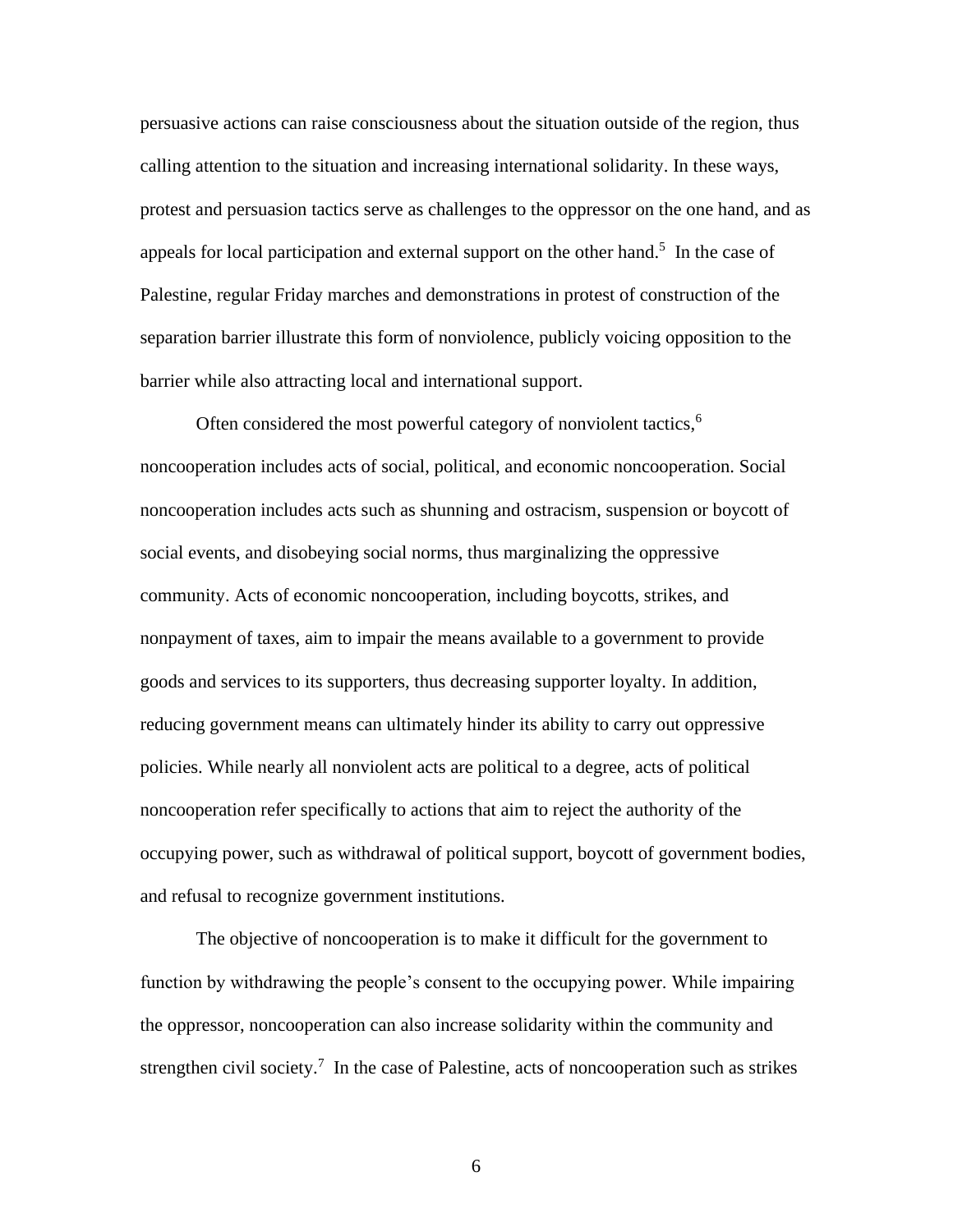and internal boycotts did take place during the second intifada, however, because of the effective separation of the Israeli and Palestinian populations, these actions often went unnoticed in Israel. Despite this lack of coverage, there were still numerous incidents of noncooperation, including many daily interactions between Palestinians and Israeli soldiers at checkpoints.

Intervention refers to acts of civil disobedience, such as sit-ins, pray-ins, defiance of blockades, land seizure, and use of alternative social, economic, transportation, and communication systems.<sup>8</sup> Interventionist tactics aim to disrupt established practices and policies with the aim of creating new relationships, institutions, and patterns of behavior.<sup>9</sup> Because they are more confrontational, interventionist acts often put activists at greater risk for repressive responses, including detention, arrest, personal injury, and even death. However, because they are provocative, interventionist actions are sometimes more effective than other tactics in forcing attention on the issue.

Even when the oppressive power responds to interventionist tactics with violence, such harsh responses can bring about change by initiating political jiu-jitsu. According to Helvey, political jiu-jitsu occurs when "negative reactions to the opponents' violent repression against nonviolent resisters is turned to operate politically against the opponents, weakening their power position and strengthening that of the nonviolent resisters."<sup>10</sup> In this way, harsh responses by an occupying power to activist tactics can convince other bodies, such as international organizations, institutions, and states, to put pressure on the regime or lend support to the movement. For example, the May 2010 Israeli raid on the Mavi Marmara, which resulted in the deaths of nine activists, also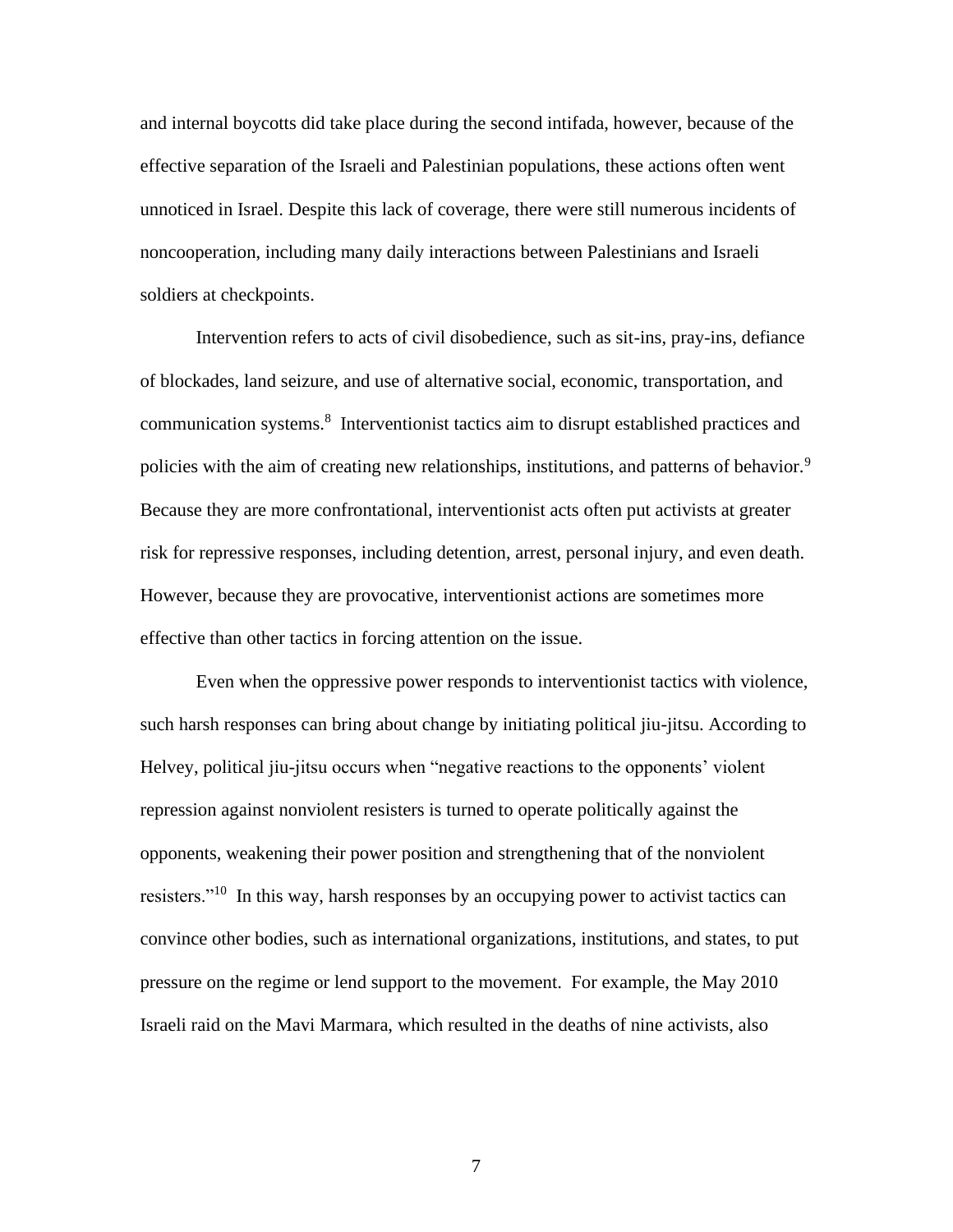brought international attention to the situation in Gaza, as well as the efforts of the Free Gaza movement and the global Boycott, Divestment, and Sanction (BDS) campaign.

Acts of protest and persuasion (such as marches, demonstrations, and protests), noncooperation (such as boycotts and strikes), and direct intervention (including civil disobedience) characterize some of the most visible nonviolent tactics in Palestine and elsewhere. This book focuses primarily on mobilization related to these direct actions, but also explores indirect actions, including civil society initiatives and everyday acts of resistance, which characterized the broader sphere of nonviolence in Palestine in the second intifada.

# **Nonviolent Resistance in the Second Intifada**

Despite the apparent dominance of violent resistance during the second intifada,  $\frac{11}{11}$ nonviolent resistance did, and continues to, take place throughout Palestine in various forms. First, direct action campaigns, consisting of acts of protest and persuasion, boycotts, and civil disobedience, have emerged in numerous villages, usually led by local popular committees.<sup>12</sup> While these campaigns typically have transpired in response to the construction of the separation barrier, which cuts off many rural communities from the land and/or water sources on which they depend for their livelihoods, the village campaigns have come to constitute a nexus of resistance to the occupation itself. For example, the village of Bil'in, located 12 kilometers west of Ramallah, has been holding weekly demonstrations against the wall and the occupation since January 2005, and has served as a gathering place for activists, as well as a model for other village campaigns.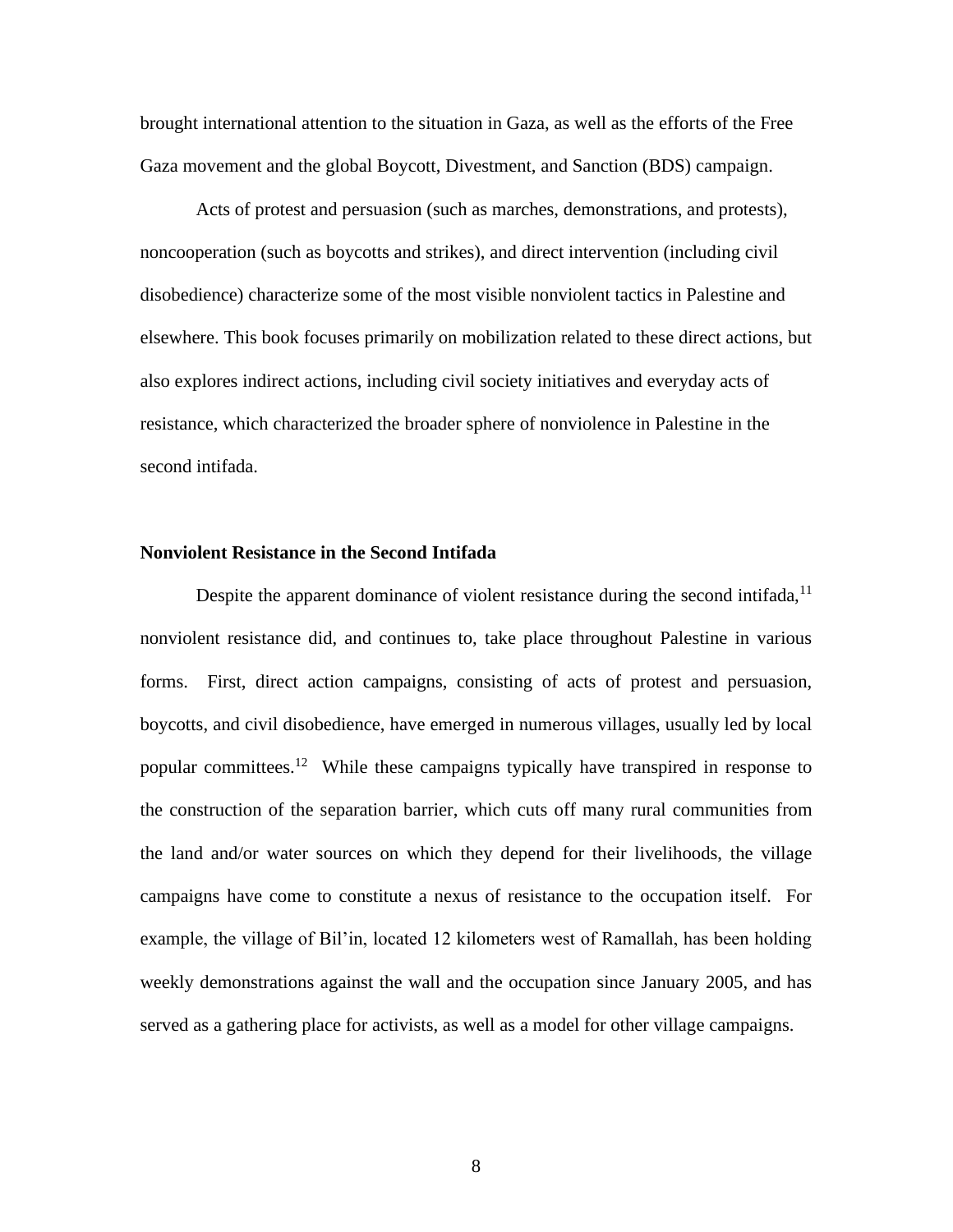The majority of village-based direct action campaigns have been coordinated by local popular committees.<sup>13</sup> Popular committees are grassroots in the truest sense of the word, consisting of individual volunteers from local communities with natural ties to the land and closeness to the people. This proximity, in terms of geography and lived experiences, gives popular committees a degree of legitimacy and respect that may be difficult for non-community members to attain. The committees are not formal, therefore giving them considerable flexibility and freedom to communicate and associate with various groups and stakeholders. The membership of popular committees varies, but often includes village elders, farmers, activists, students, and local political leaders. The diverse composition of the popular committees allows community members to collaborate on various objectives and actions in such ways that overcome political divisions that often plague other levels of Palestinian society.

Village popular committees undertake a variety of duties. For the sake of this discussion, it is important to note the popular committees' role in coordinating direct actions in terms of protest, noncooperation, and intervention. Regarding protest, popular committees are the primary organizers of sustained campaigns usually consisting of weekly demonstrations following the Friday prayer. Villages throughout the West Bank have mobilized to organize and sustain these weekly marches, usually near the construction sites of the separation wall. In terms of intervention, popular committees have organized episodes of civil disobedience, again focused on the separation wall, by mobilizing villagers to physically block the destruction of olive groves and other agriculture, or by blocking the bulldozers and other equipment used for the wall construction. Finally, regarding noncooperation, popular committees have been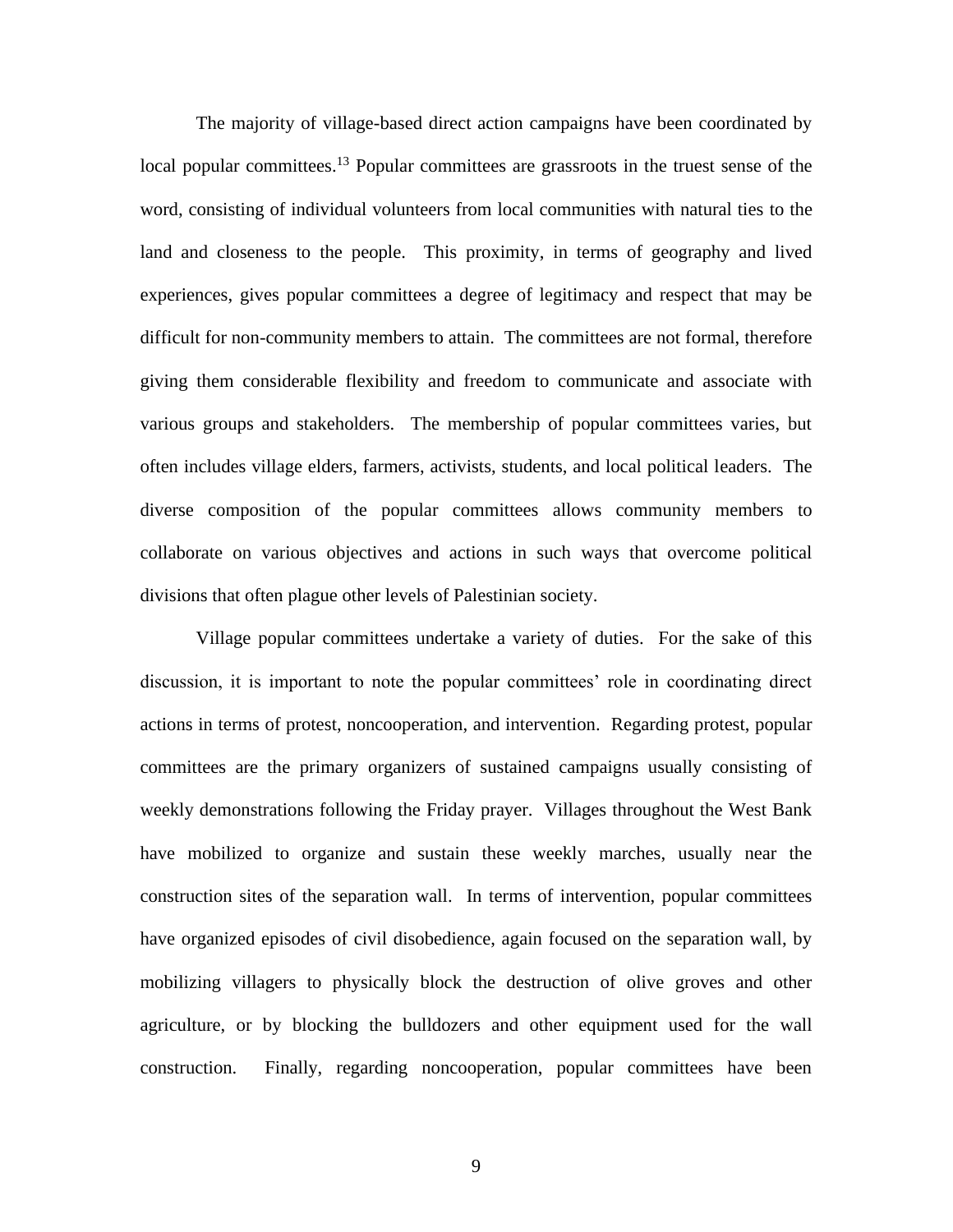instrumental in organizing boycotts of Israeli products, particularly those manufactured in settlements. Each popular committee also performs other tasks in accordance with local grievances and needs, with several committees even pursuing legal cases in Israeli courts on behalf of the villagers. Many popular committees also handle the villages' communications with Israeli authorities and sometimes settlers, maintain records and maps of land closures and seizures, act as spokespersons with the media, offer support to other villages, and coordinate actions, conferences, and events with other committees.

Many local campaigns are directly or indirectly supported by civil society organizations, including national campaigns to halt the construction of the separation barrier, like the Palestinian Grassroots Anti-Apartheid Wall Campaign (also known as Stop the Wall). This coalition of Palestinian NGOs and popular committees coordinates efforts on local, national, and international levels to resist the separation wall and the occupation by supporting grassroots resistance, helping local communities initiate legal cases, encouraging NGO participation and national mobilization, facilitating research and documentation, and encouraging international outreach and solidarity, especially in the form of BDS campaigns. The campaign also includes a youth initiative, in which members offer courses at university campuses on the effects of the wall, the history of Palestinian struggle, and the importance of popular resistance strategies.

Some NGOs are involved in similar activities, and also work to organize trainings, conferences, and workshops to disseminate nonviolent strategies. For example, Holy Land Trust in Bethlehem has supported local village campaigns, provided nonviolence trainings to communities, and organized training of trainers (TOT) workshops to further disseminate nonviolent strategies. The organization also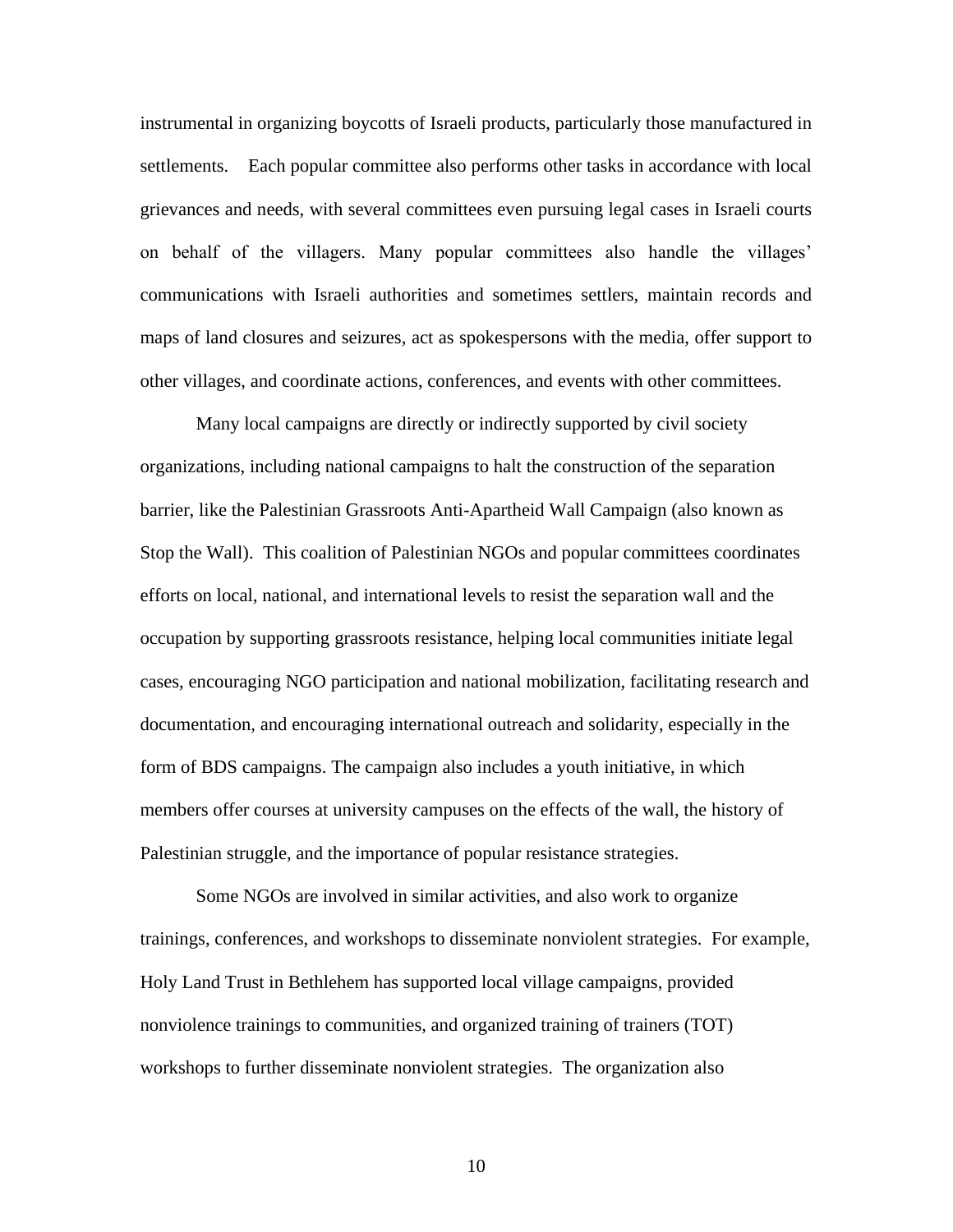coordinates alternative tourism and encounter programs to increase international awareness of the occupation.

Similarly, other civil society groups have used the persuasion technique to amplify Palestinian voices through various mediums to raise awareness about the occupation in general and the nonviolent struggle in particular, both regionally and internationally. For example, alternative news agencies like the Palestinian News Network (PNN), the International Middle East Media Center (IMEMC), and the Al-Ma'an News Agency represent grassroots efforts to ensure that reports of both Palestinian grievances and actions are documented and disseminated. Participatory arts and media projects like Picture Balata and Voices Beyond Walls likewise seek to amplify Palestinian narratives through creative media as a form of activism.

Finally, countless Palestinians have participated in everyday acts of resistance, specifically remaining on their land in spite of encroaching settlements and construction of the separation barrier. As one farmer in the Jordan Valley explained, "My weapon of defense is that I won't leave this place."<sup>14</sup> Other individuals and communities reflected the same notion of *sumoud*, or steadfastness, a concept often used in the region to refer to Palestinians' resilience and perseverance despite the occupation.

Clearly, unarmed resistance has not been absent during the second intifada. On the contrary, activists and non-activists alike have engaged in various actions that incorporate a variety of tactics, actors, and approaches to nonviolence. In this volume, we start with the premise that nonviolent resistance has been, and continues to be, a highly utilized form of struggle in Palestine-Israel. 15 We are not so much asking *if* nonviolent resistance is occurring, but rather *how* it is occurring, *who* is participating, and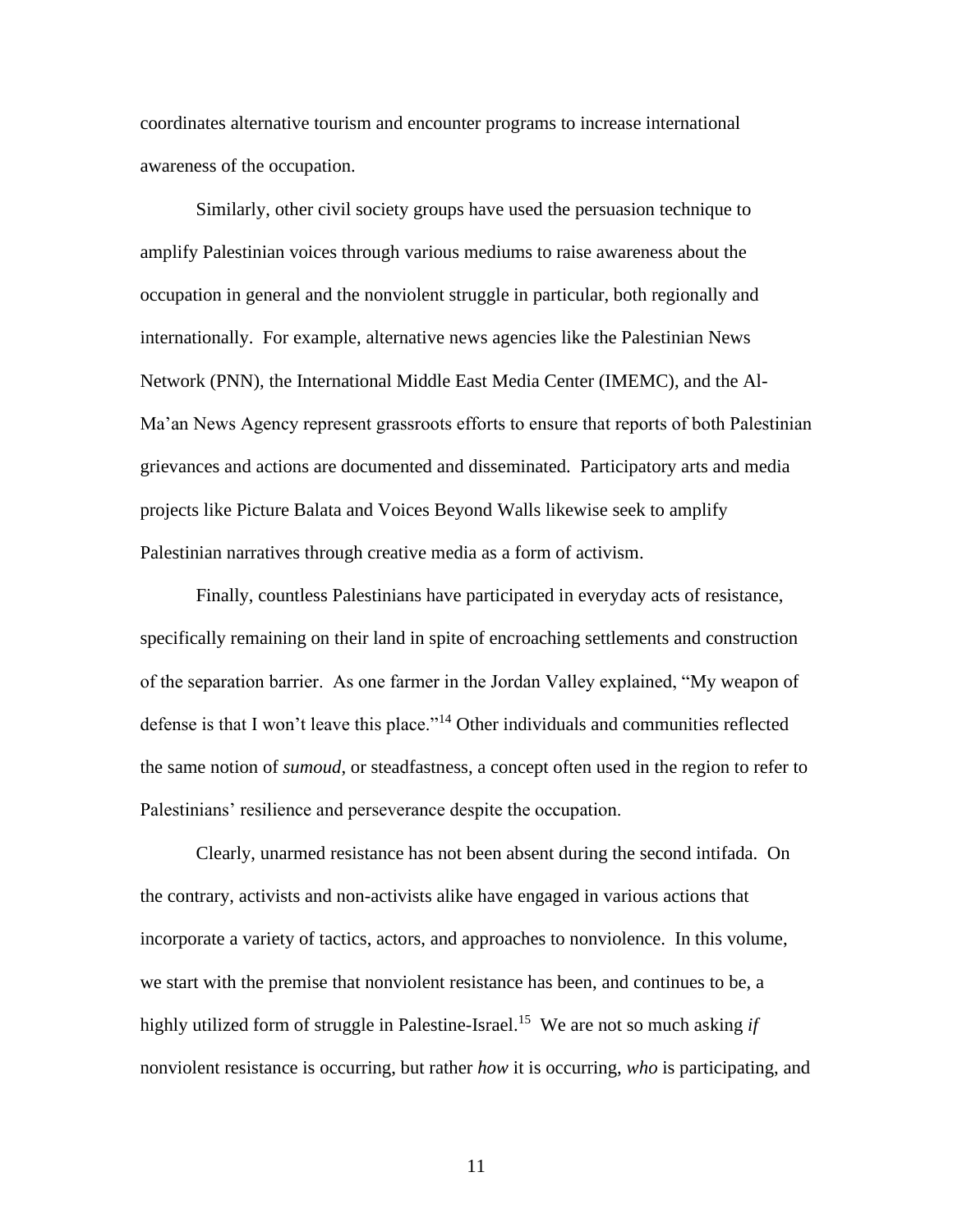*why* it may or may not be effective in different contexts. We thus seek to dig deeper into the complexities and nuances that shape nonviolent resistance in theory and practice in the region rather than apply prescriptive lenses.

### **Overview**

In this volume, the authors challenge conventional thinking on nonviolence in Israel/Palestine by examining a wide range of perceptions, actors, and tactics involved in nonviolent activism in the second intifada, and how these changes are influencing popular resistance in Palestine-Israel.

The book begins by exploring how different interpretations of nonviolence can both restrict and expand opportunities for mobilization and resistance. In "Discursive Domestication in Post-Oslo Palestine," Ava Leone argues that development assistance in post-Oslo Palestine intentionally led many NGOs to become divorced from grassroots activism in favor of western-influenced "nonviolent" projects focused on building institutions. Through a critical analysis of documents produced by prominent American organizations working in post-Oslo Palestine, Leone reveals a discursive process of domestication—a conscious effort to delimit Palestinians' ability to imagine and employ alternative resistance strategies.

Timothy Seidel takes a slightly different approach by advocating for expanding concepts of nonviolence beyond traditional definitions of direct action. In "Development as Peacebuilding and Resistance: Alternative Narratives of Nonviolence in Palestine-Israel," Seidel explores the everyday resistance practiced by Palestinian communities struggling to exist despite pressures to leave their homes due to economic, social, or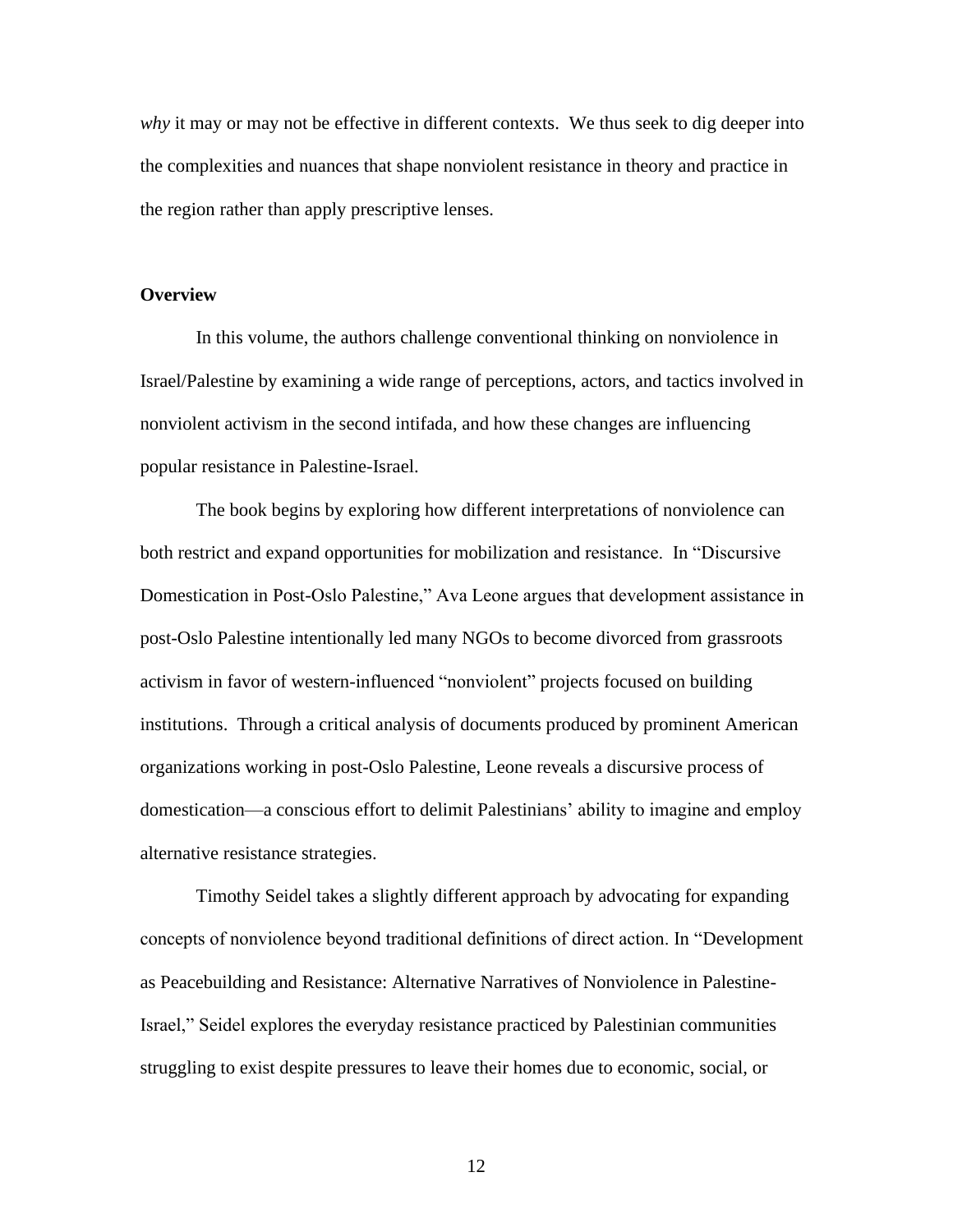political forces related to the Israeli occupation. Seidel shows how sustainable development initiatives, when locally initiated or undertaken in partnership with Palestinian communities, go beyond humanitarian and peacebuilding objectives to function as acts of resistance.

In "Partners for Peace: Cooperative Popular Resistance and Peacebuilding in the Israeli-Palestinian Conflict," Robert Sauders likewise aims to broaden common perceptions of Palestinian resistance, which have tended to focus on violent expressions of secular nationalism or Islamist networks, by introducing the concept of cooperative nonviolent resistance networks. Using the group Combatants for Peace (CFP) as a case study, Sauders demonstrates how nonviolent social movements can cut across ethnic, religious and national identities, allowing for new interactions between diverse actors. Sauders suggests that these interactions embody a form of resistance that looks beyond short-term objectives to challenge more entrenched constructions of power.

Sarah Scruggs further builds on the theme of cooperative efforts for resistance by diverse actions by examining the role of international solidarity groups (ISGs). In "Understandings of Nonviolence and Violence: Joint Palestinian and International Nonviolent Resistance," she highlights that both within ISGs and between ISGs and Palestinians there are differing perceptions of nonviolence and violence and these perceptional differences lead to varying conclusions on what methods are permissible within a nonviolent movement. She also advocates for expanding Sharp's repertoire of nonviolent tactics to address the realities of "oppressive structures" in the Israeli-Palestinian context.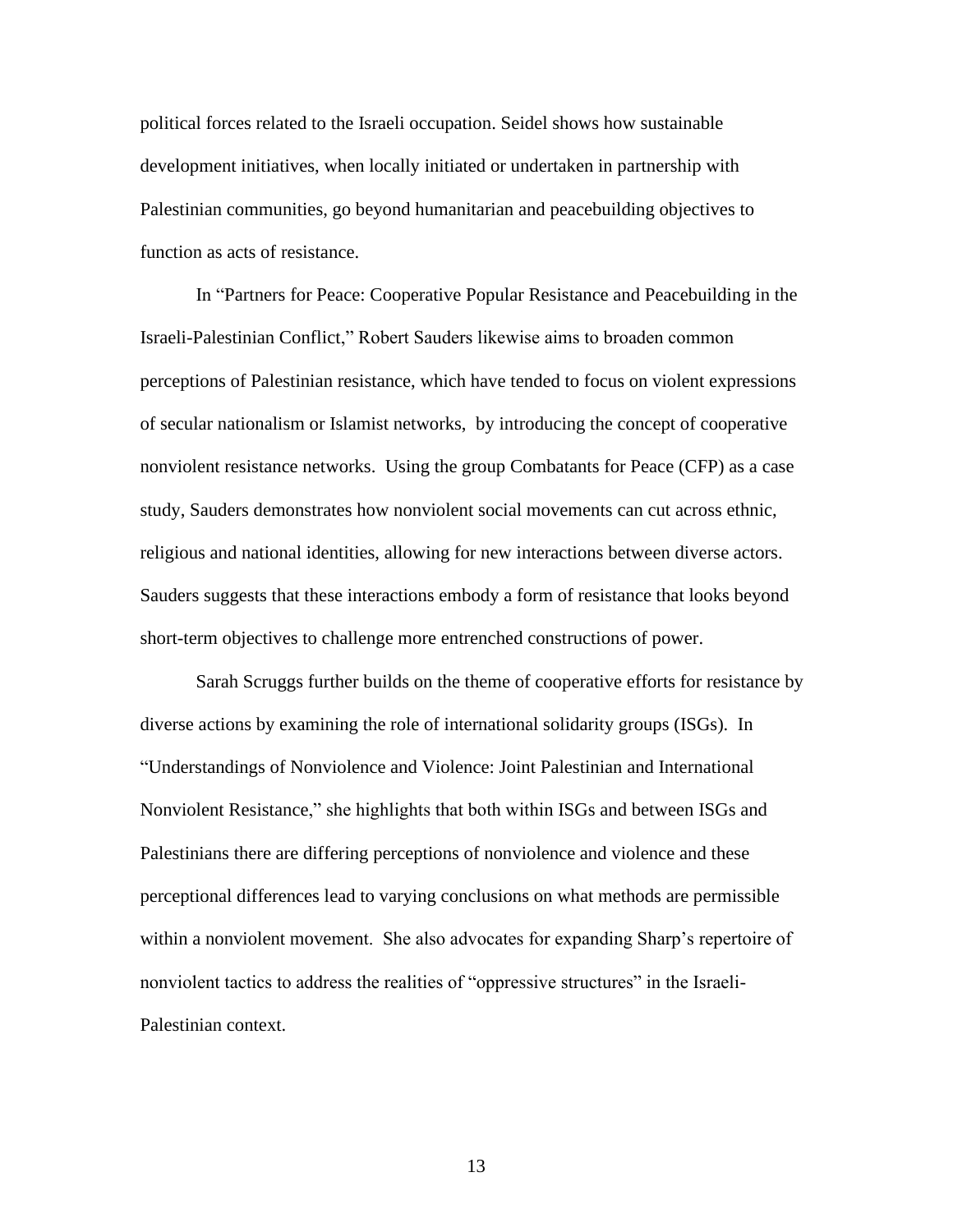Mohammed Abu-Nimer likewise offers insights on the need for new actors and tactics by discussing the role of religious leadership in the conflict. Abu-Nimer first notes that while religion is often assumed to be a force for violent incitement, it can in fact play a positive role in working towards peacebuilding in the region. Furthermore, he emphasizes that, to be effective, religious peacebuilding efforts must extend beyond interfaith dialogue to directly confront issues of rights and justice.

Jesse Benjamin brings attention to the efforts of yet another group of actors whom are often overlooked in discussions of nonviolent resistance in the region. In "Unarmed Resistance in Bedouin Communities," he examines the challenges facing the Arab Bedouin living in the Negev who have Israeli citizenship but lack the rights and privileges of Jewish Israeli citizens. Many live in villages unrecognized by the state and must struggle to remain in their homes, which are under constant threat of demolition. This chapter challenges frequent dichotomous assumptions of the conflict by exploring nonviolent resistance in the context of Arab/Palestinian citizens of Israel and their efforts for equality and socioeconomic justice.

In "International Law and the Case of Operation Cast Lead: 'Lawfare' and the Struggle for Justice," Maia Carter Hallward examines the efforts of activists in both Israel and Palestine to use international legal frameworks as tools for activism and nonviolent resistance in response to Operation Cast Lead. Specifically, Hallward examines how Israeli and Palestinian human rights organizations use international law differently in their advocacy, with Palestinian human rights organizations using law to resist the occupation, and Israeli human rights organizations using law to encourage government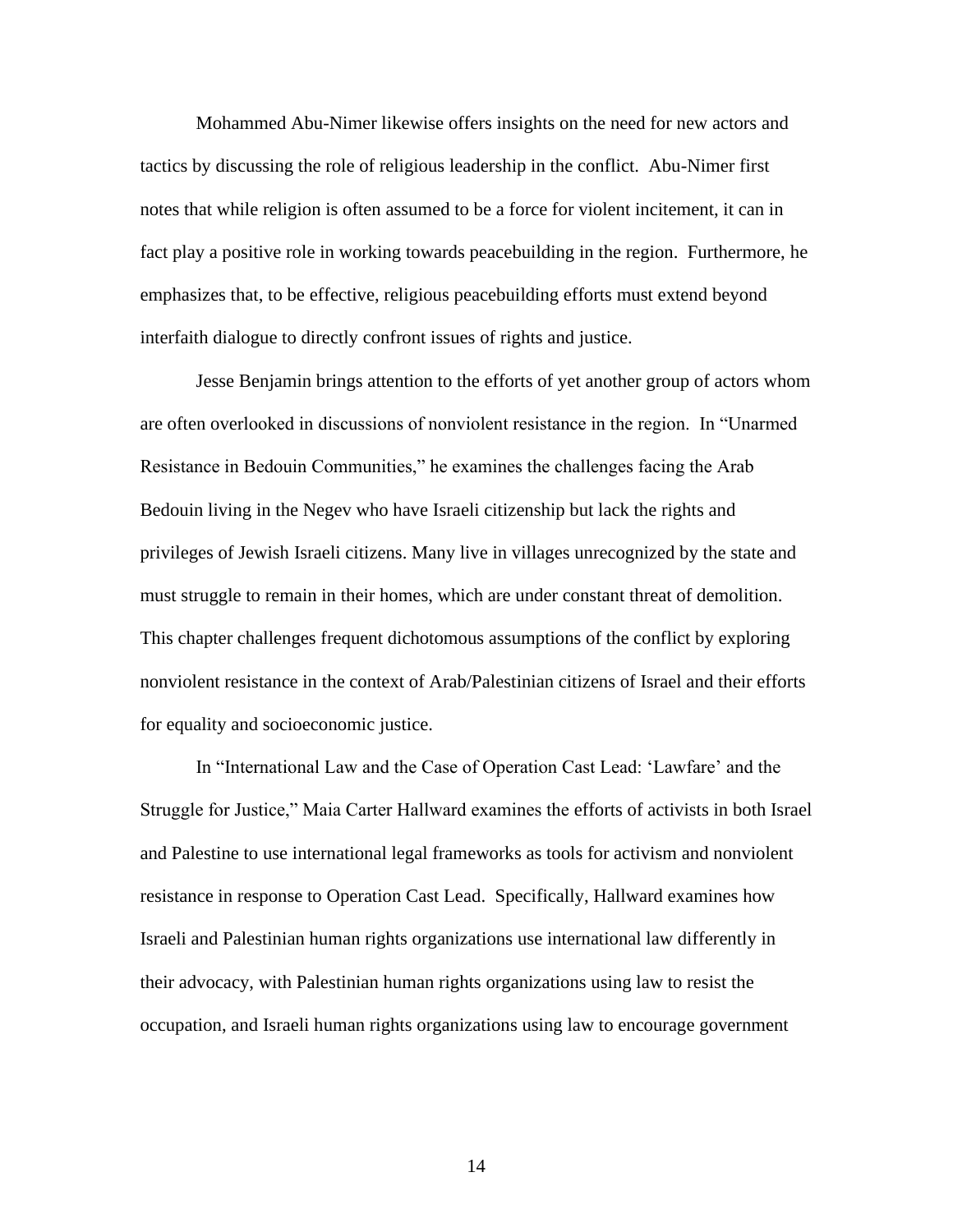accountability. Hallward's chapter reflects the expansion of nonviolent tactics to include methods such as legal activism, or "lawfare," in challenging occupation policies.

The expansion of tactics is further discussed by Hazem Jamjoum in "The Global Campaign for Boycotts, Divestment and Sanctions against Israel." In this chapter, Jamjoum discusses how the BDS campaign has been especially effective at garnering international participation and solidarity, putting external economic and political pressure Israel. In this chapter, he discusses the trajectory of the movement both inside and outside Palestine, its relationship to the Palestinian liberation movement, and the challenges that the movement faces.

New tactics of civil disobedience are further discussed in "The Free Gaza Movement," based on an interview with Huwaida Arraf and Adam Shapiro, both leaders with the movement. In this chapter, they discuss the planning and actions of the Free Gaza movement, which sought to break the siege on Gaza by sailing boats carrying humanitarian supplies and medical equipment from Cyprus to the coast of the Gaza Strip. The chapter chronicles how the movement used international law and human rights frameworks to challenge the Israeli blockade on the Gaza Strip, and how Israeli responses to the movement have influenced international solidarity and activism.

Nonviolent resistance is not a new phenomenon in Palestine-Israel, but changing perceptions, actors, and tactics are constantly reshaping the way it is interpreted and employed. In this volume, we aim to provide further insight into the complexities of nonviolence in theory and practice by drawing on the direct observations of activists, scholars, and practitioners in the field. We hope that this volume initiates and inspires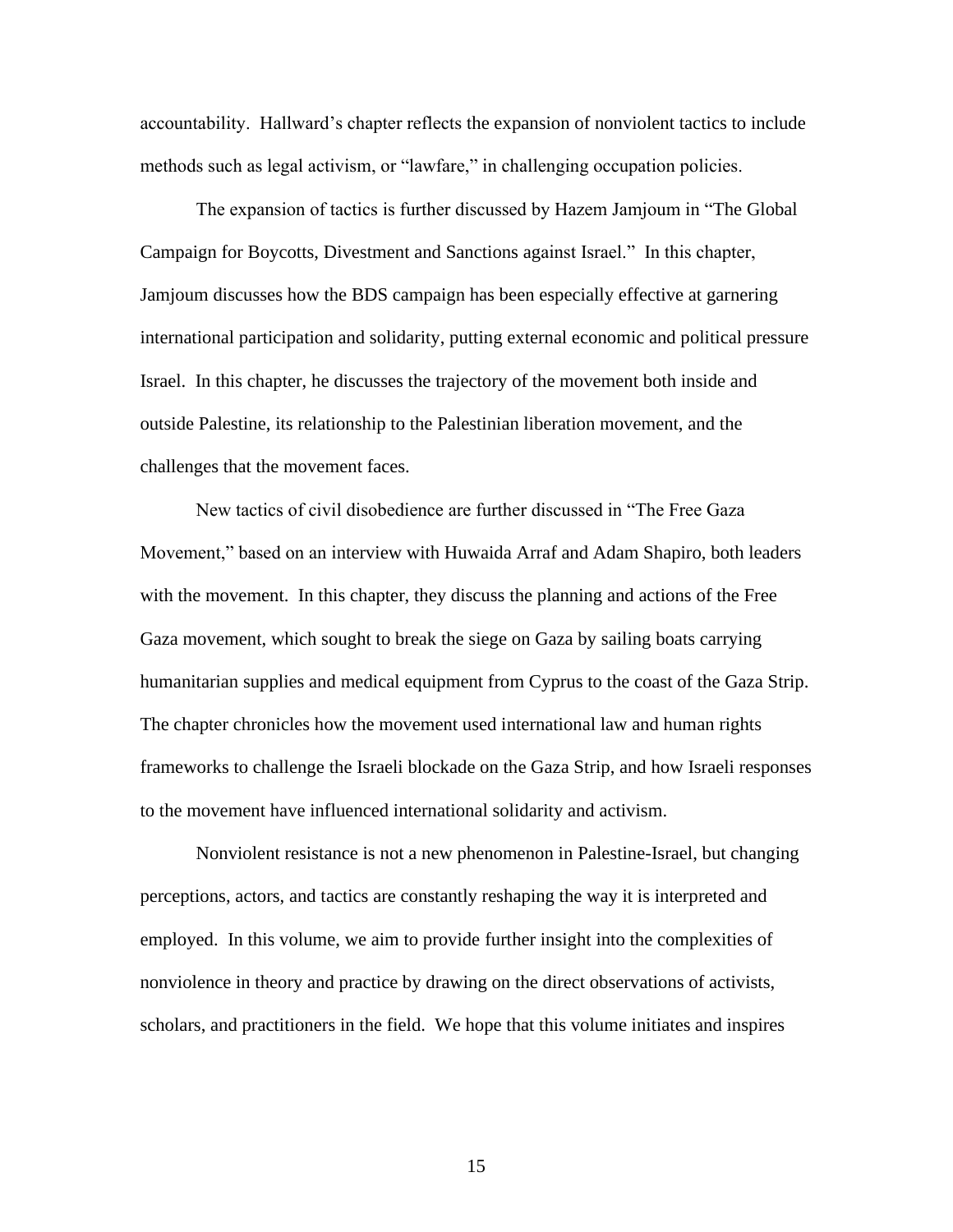further work and research into the role of nonviolence in justice and peacebuilding in Israel-Palestine.

<sup>1</sup> Gene Sharp, *The Politics of Nonviolent Action* (Boston: Porter Sargent, 1973), 4.

<sup>2</sup> Sharp, *The Politics of Nonviolent Action*, 8.

<sup>3</sup> Sharp, *The Politics of Nonviolent Action*, 64.

<sup>4</sup> Sharp, *The Politics of Nonviolent Action*, 68-69.

<sup>5</sup> Sharp, *The Politics of Nonviolent Action*, 68-69.

<sup>6</sup> Robert Helvey, *On Strategic Nonviolent Conflict: Thinking about the Fundamentals*

(Boston: Albert Einstein Institution, 2004).

<sup>7</sup> Helvey, *On Strategic Nonviolent Conflict*.

<sup>8</sup> Sharp, *The Politics of Nonviolent Action.*

<sup>9</sup> Helvey, *On Strategic Nonviolent Conflict.*

<sup>10</sup> Helvey, *On Strategic Nonviolent Conflict*, 150.

 $11$  In this volume, the second intifada refers to the period of intensified resistance from approximately September 2000--2008.

<sup>12</sup> Many village-based campaigns have been supported by international groups like the International Solidarity Movement (ISM), the Palestinian Solidarity Project (PSP), and the Christian Peacemaker Teams (CPT), as well as by Israeli groups like Anarchists Against the Wall, Ta'ayush, and Peace Now. The efforts of these groups are worthy of additional discussion, but are beyond the scope of this article. For more on international interventions, see Nancy Stohlman and Laurieann Aladin, *Live from Palestine* (Cambridge: South End Press, 2003).